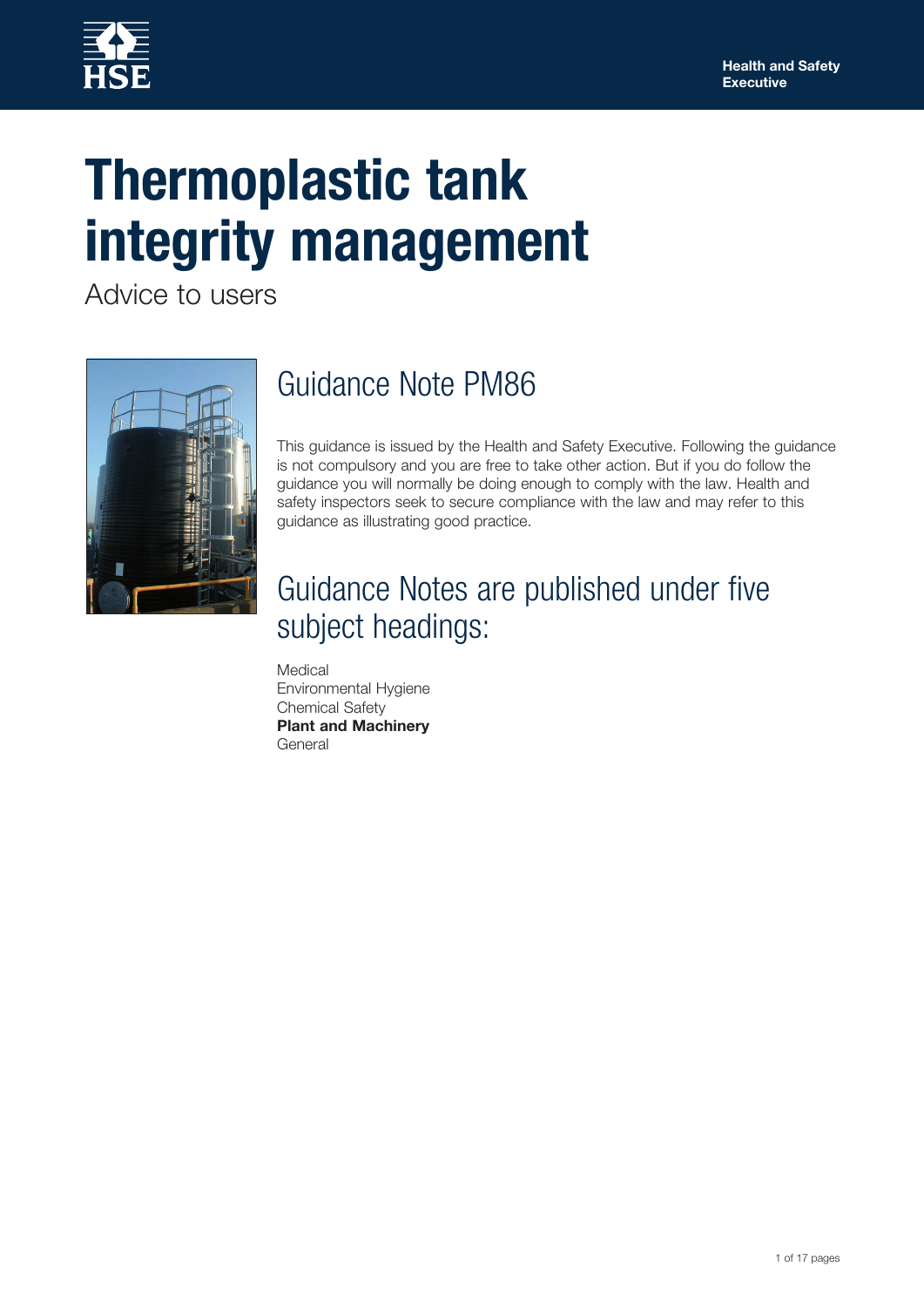# Scope

1 HSE has produced this good practice guidance note in consultation with industry. It outlines essential requirements to safeguard against the failure of thermoplastic tanks in service.

This document gives guidance on the specification, design, manufacture, transportation, installation, operation and inspection of fixed and permanent thermoplastic tanks. It is for all who specify, install or use such tanks. If you follow this advice then the likelihood of an incident will be reduced.

This guidance does not preclude the use of alternative strategies and arrangements which provide equivalent or higher standards of safety.

4 The document does not extend to the precautions to be adopted by the manufacturer during the production of tanks, nor is it intended to apply to intermediate bulk containers (IBCs), road tankers, tank containers or temporary installations.

# **Introduction**

5 Thermoplastic tanks have a variety of applications and are very common in the chemical, food and drink industries for storing a wide range of materials, some of which are classified as hazardous.

6 Many thermoplastic tanks are produced annually and while the vast majority perform satisfactorily, users should note that there have been a number of tanks that have failed in service, some with serious consequences. To reduce the risk of such failures the user should be aware of what can go wrong and, more importantly, how to avoid it.

7 There has been a commonly held misconception that thermoplastic storage tanks can be 'fitted and forgotten', as they are frequently portrayed as having good chemical resistance with no need for maintenance or examination up to their design life. You should be aware this is not the case and should take suitable measures to make sure that thermoplastic tanks are correctly specified, examined and maintained throughout their life.

8 Investigation into tank failures has shown that designers and manufacturers are not always made fully aware of the exact operating conditions that need to be withstood. This lack of information is one of the most common causes of in-service problems.

9 Tanks that have been correctly specified, designed and manufactured for the required duty can be further safeguarded if users ensure they are installed, operated, examined and maintained in accordance with relevant standards and manufacturer's recommendations.

10 In accordance with good working practices, you should keep records for each tank, including the original user specification, the manufacturers' documentation and calculations, installation documentation and records of all examinations.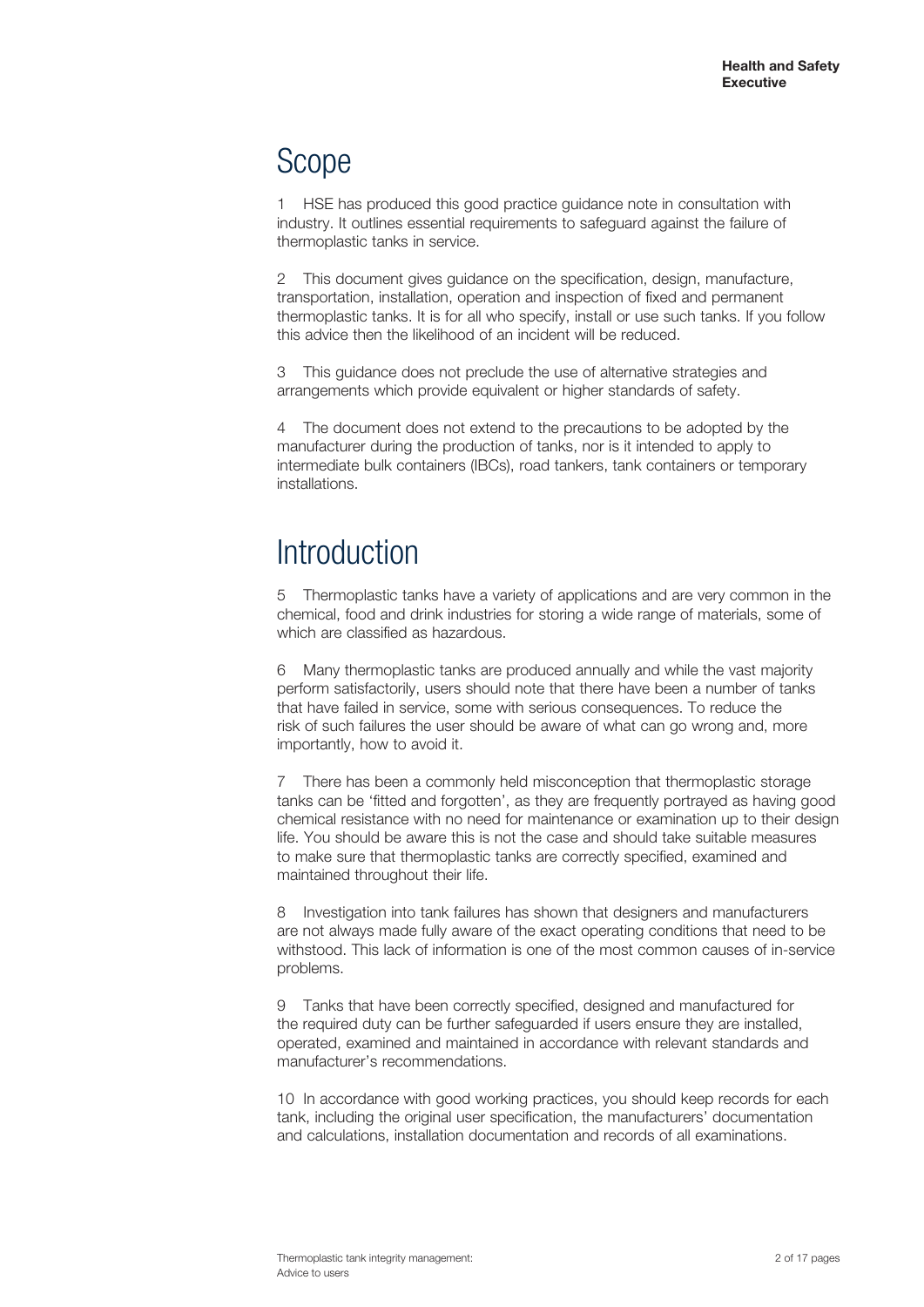# **Thermoplastics**

### **Material selection**

11 Thermoplastic materials have been used for a number of years for the storage of chemicals. They offer excellent corrosion resistance to a wide range of liquids at ambient temperatures.

12 Materials most frequently used for the manufacture of thermoplastic tanks are:

- HDPE (high-density polyethylene);
- PP (polypropylene);
- PVDF (polyvinylidene fluoride); and
- PVC (polyvinyl chloride).

13 Thermoplastic materials have a desirable balance of physical properties and chemical inertness. They are tough, flexible materials that are chemically inert. This must be balanced against their dimensional instability under prolonged load and their relatively low softening temperature. These characteristics should be taken into account at the design stage. Thermoplastic materials are also good electrical insulators so static build-up should be considered at the design stage. This is particularly important for tanks that will be sited in areas where sources of ignition are controlled.

14 All tank design procedures are required to take into account compatibility between the thermoplastic material and the contents, working temperature, and anticipated loading by the contents. They must also define the design life of the tank. Where appropriate, factors should be taken into account for wind, personnel and snow loading and equipment attached to the tank.

### **Manufacture/design considerations**

15 Tanks built after 2000 should have been constructed to the requirements of a suitable standard such as BS EN 13575,<sup>1</sup> BS EN 12573,<sup>2-5</sup> BS EN ISO 1778<sup>6</sup> or BS EN 13341.7 Manufacturers should work to an appropriate standard which simplifies quality control. Prospective purchasers should seek advice from the manufacturer regarding a suitable standard for the design and construction of new tanks and vessels.

16 In the case of tanks not manufactured in accordance with a recognised design code at date of manufacture, it is recommended that the tank be assessed against a suitable current standard, by the manufacturer or a competent person, in order to verify its continued fitness for service.

17 The user should make sure that the tank being ordered meets all of the design criteria required of it. It is important that users understand what they are purchasing and do not assume that the tank has the required properties. For example, if the roof is required to withstand the weight of a person (which may be necessary for internal inspections where the access manway is in the roof) then this needs to be made clear to the fabricator and the tank designed accordingly.

18 Details of polymer welding qualification testing are given in BS EN 13067: 2003.<sup>8</sup> Skilled welders should be used when manufacturing thermoplastic tanks. Formal welding qualifications provide one route for competency assurance. In-house competency assurance schemes offer an alternative route. Ideally, such schemes should be externally accredited.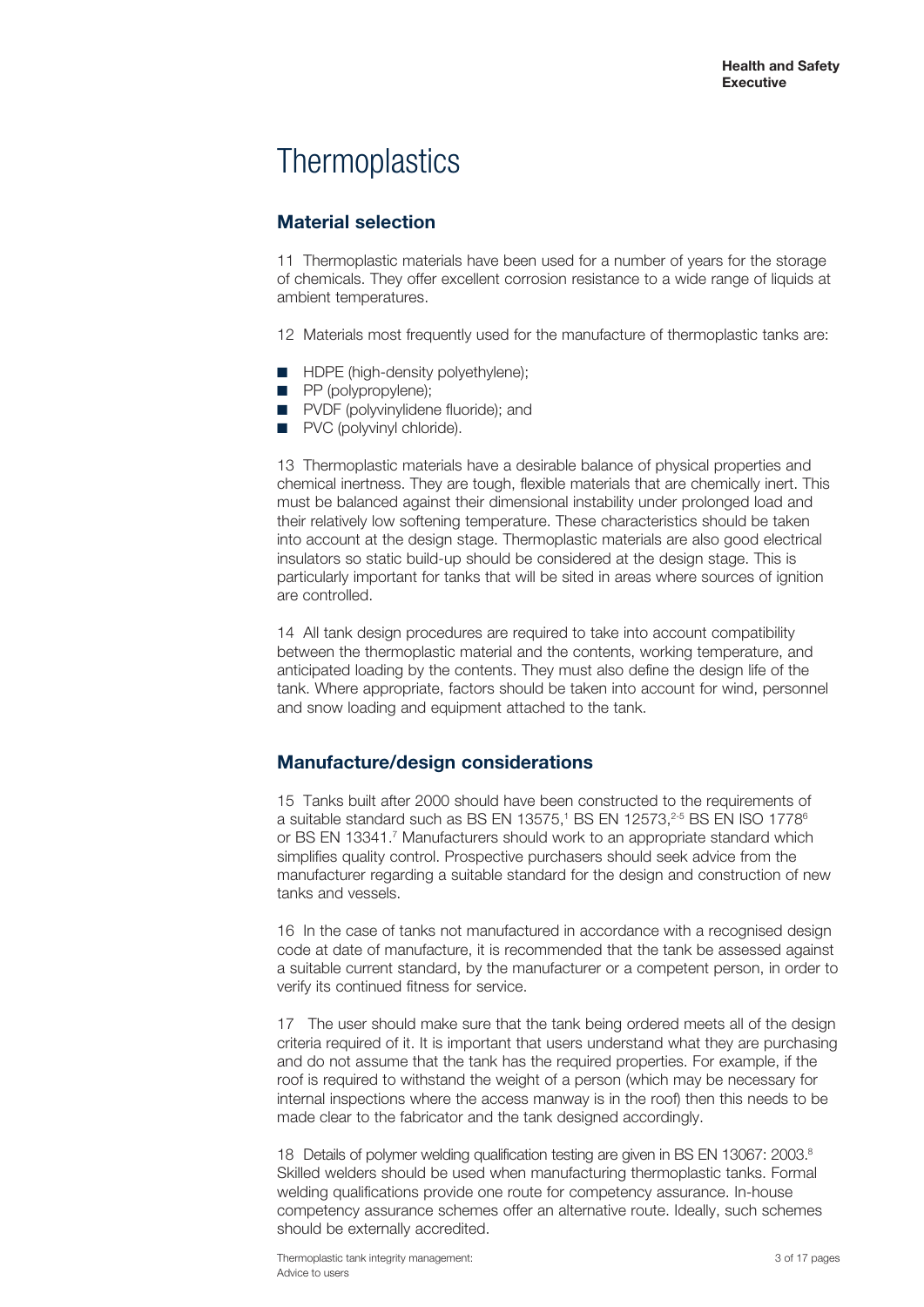19 You should make sure that the design facilitates any inspection requirements deemed necessary by the competent person. Where a tank is too small to facilitate entry for internal inspection, you should make sure all degradation mechanisms that may exist have been identified in order to establish inspection requirements. This may include remote, visual, internal inspection.

20 Appendix 1 outlines the information you should supply to the manufacturer to help ensure the procured tank is fit for purpose. In addition, the manufacturer should provide you with full details of the design. Independent verification of design and construction should be sought for tanks on hazardous duties to provide a degree of assurance regarding initial integrity.

21 The operating requirements specified by the tank owner, and the calculations by the supplier to determine the design life and critical features of the tank, should form the basis of the documentation retained for the life of the tank.

# Legal requirements

22 This section highlights regulations of particular relevance to tank integrity management. Additional guidance and information, which may help dutyholders understand their legal duties arising through the life cycle of a thermoplastic tank, is given in 'References'.

### **Health and Safety at Work etc Act 1974 (HSWA)**

23 The general duties in Sections 2 to 4 and 6 to 8 of the Health and Safety at Work etc Act 1974 apply to all work activities that are the subject of this guidance. These duties include requirements on employers to, so far as is reasonably practicable, provide and maintain safe systems of work, ensure the health and safety of their employees, and conduct their undertakings in such a way as to ensure that anybody else who could be affected by the work activity is not exposed to risks to their health and safety. This includes ensuring that risks arising from the potential failure of a thermoplastic tank are properly assessed and controlled.

### **Provision and Use Of Work Equipment Regulations 1998 (PUWER)**

24 Operators of thermoplastic tanks have a duty to maintain the integrity of these items in order to prevent harm to people as a result of a loss of containment. Guidance on these Regulations is available in the Approved Code of Practice, L22.<sup>9</sup> Duties include a requirement to ensure the tank is suitable for the intended use, is maintained in an efficient state, efficient working order and in good repair (achieving a safe condition), and is inspected to ensure it is, and continues to be, safe for use. Inspections must be carried out by a competent person (which could be an employee with the necessary skills and expertise to perform the inspection) and an inspection record must be kept until the next inspection. This requires the adoption of a suitable inspection regime to verify the continued fitness for service of the tank throughout its life.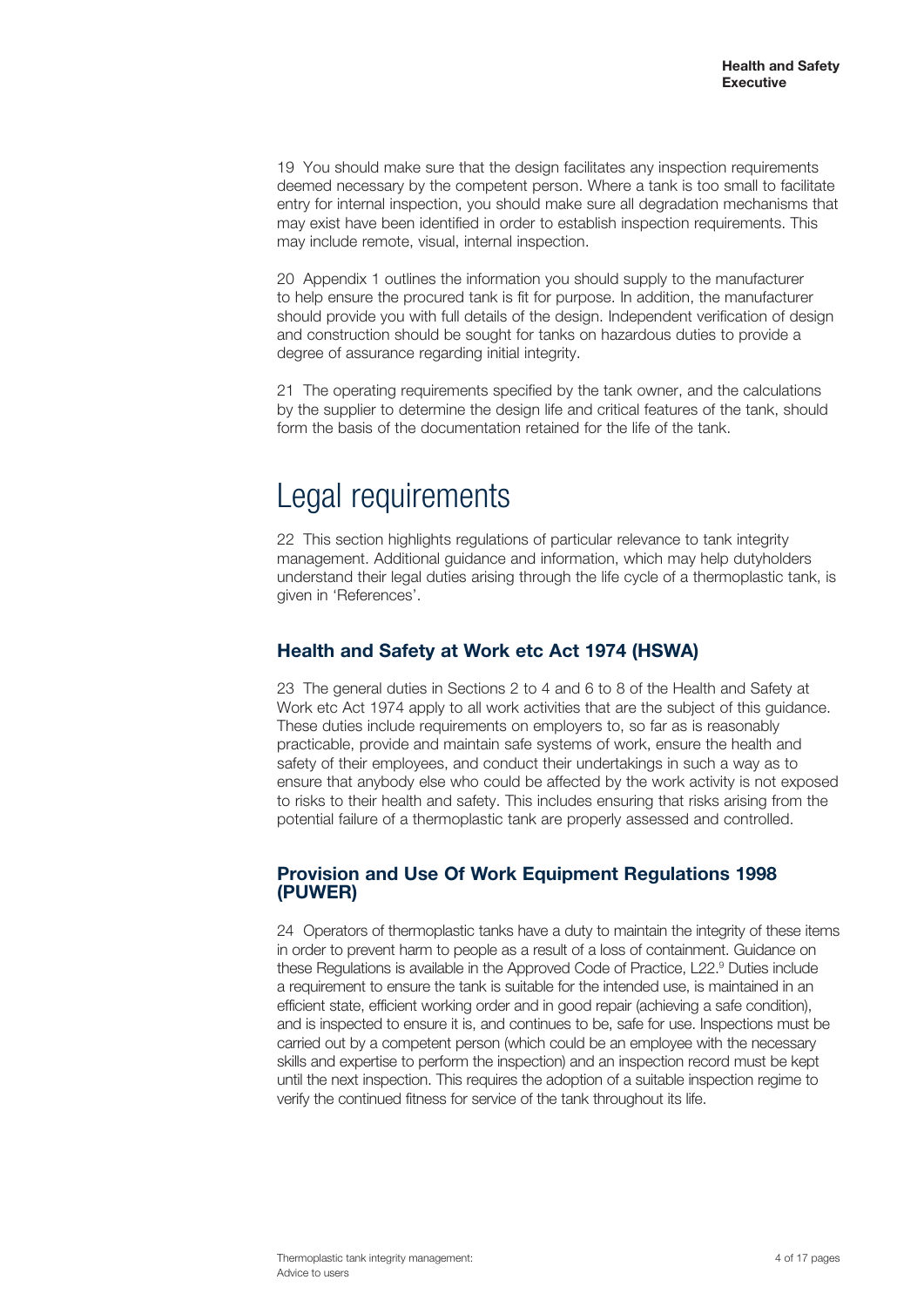### **Control of Major Accident Hazards Regulations 1999 (COMAH)**

25 Operators of establishments where there are thermoplastic tanks containing hazardous materials will, where the establishment is subject to the COMAH Regulations, have a duty under COMAH regulation 4 to take all measures necessary to prevent major accidents and limit their consequences to people and the environment.

26 Compliance with COMAH regulation 4 will go in hand with compliance with PUWER Regulations. This includes taking steps to ensure the tank is correctly specified, designed to an appropriate standard, manufactured, installed and operated correctly, and that integrity is maintained throughout the service life to prevent a loss of containment which could give rise to a major incident. Taking 'all measures necessary' includes establishing a suitable inspection regime based on a documented scheme of examination which takes account of all relevant degradation mechanisms.

### **Dangerous Substances and Explosive Atmospheres Regulations 2002 (DSEAR)**

27 A number of Approved Codes of Practice (ACOP) have been published under DSEAR. The most relevant of these for users of thermoplastic tanks is L135: *Storage of dangerous substances* (L135)10 which contains further information on the design, installation, and use of tanks for the storage of flammable liquids.

### Installation

28 As the impact strength of some thermoplastics can be compromised at low temperatures, care should be taken, in line with advice from the manufacture, during handling, transportation and installation when temperatures fall below 0°C .

29 Thermoplastic tanks generally have a flat bottom and must be installed on a continuous horizontal, smooth, flat surface, such as a load-bearing concrete pad. The berthing site should be inspected before installation to identify any defects or debris. Corrective action should be taken, if necessary, to clear the site before the unit is berthed.

30 The tank must be put on a stable base. Unstable materials such as sand or bitumen should not be used as a bedding layer between the tank base and the flat surface, as the loss of the layer will cause uneven stresses in the tank base. This may lead to mechanical failure or induce chemical deterioration in the tank base.

31 The tank should only be lifted using any lugs or other attachments designed for this purpose, and in accordance with the Lifting Operations and Lifting Equipment Regulations 1998 (LOLER). Guidance on LOLER is available in Approved Code of Practice L113.11 Fittings and connections attached to the tanks should not be used. If a direct lift is to be made on the body of the tanks then, in accordance with BSEN 12573-1, wire ropes or chains must not be used. Appendix C of this standard gives details of the use of a fibre strap (minimum width 75 mm) for lifting and how it should be fitted. The tank should be carefully handled at all times to prevent impact damage.

32 Where temporary storage is required, you should take care to store on a flat surface, clear of any debris, protected from the risk of impact, and in its correct orientation. The unit should be anchored to prevent any movement, eg due to wind. You should consult the tank manufacturer for advice regarding suitable supports to avoid damaging the tank if it is not practicable to store it in the correct orientation.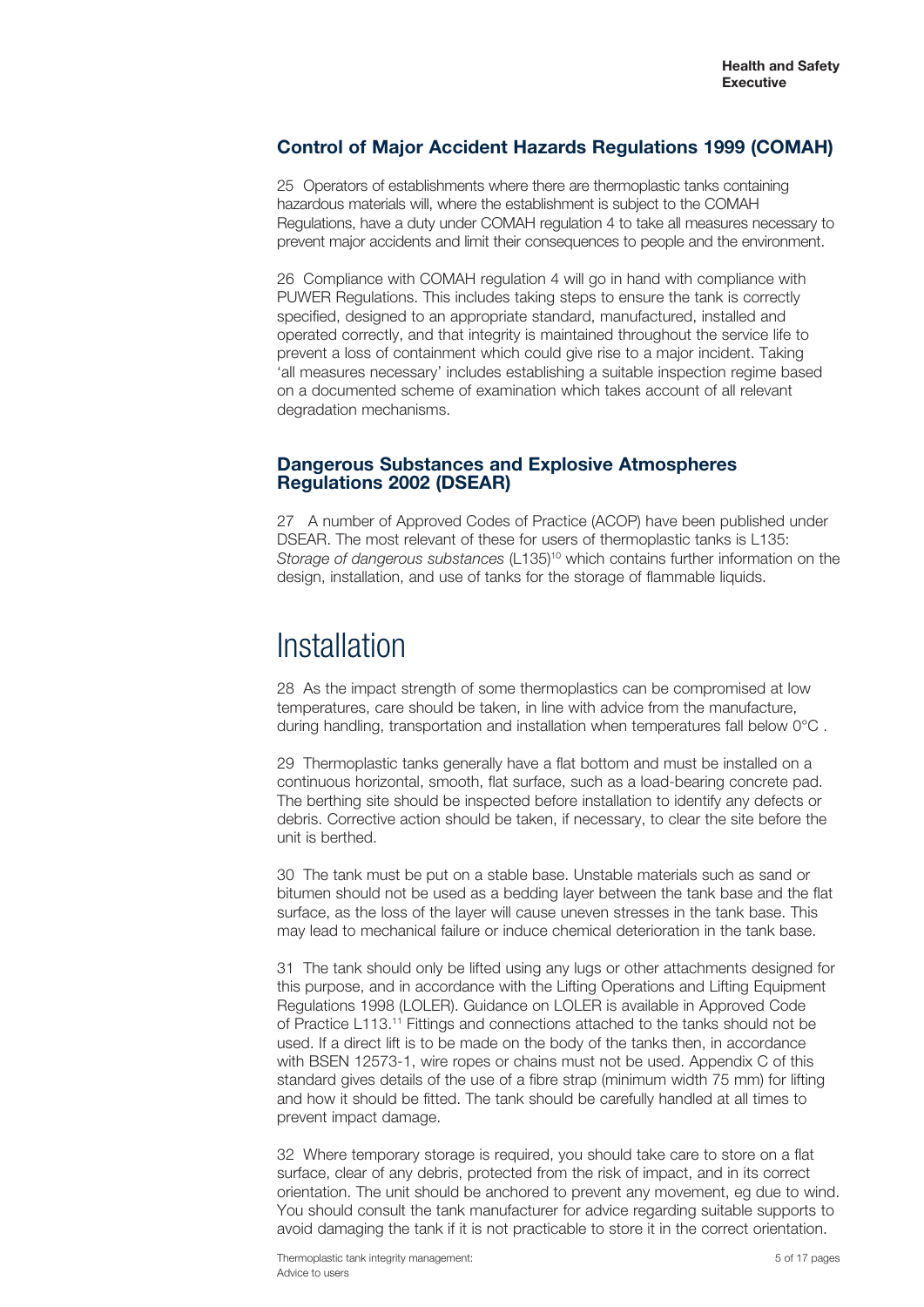33 It may be possible to use water to anchor a tank to prevent movement during storage, but you should take care to ensure the tank can hold the weight of the water used and that all the water is removed prior to lifting. It may also be necessary to ensure the inside of the tank is dried before the intended contents are introduced.

34 Tanks installed near to roadways or other areas of vehicle movement should be provided with suitable impact barriers.

35 Installed tanks should be anchored using attachments designed for this purpose and included in the original tank design calculations. The attachments may need to be designed to prevent an empty tank floating in the secondary containment where this is a possibility.

36 A pre-commissioning examination will provide useful baseline data. Subsequent data can then be gathered and compared with the baseline to help determine if any degradation has occurred. More details are provided in paragraph 40.

# Operation and maintenance

37 In-service integrity of tanks is maintained by correct operation and suitable maintenance including periodic examination.

### **Operation**

38 Thermoplastic tanks should be operated within defined safe operating limits, based on the original design or a revised duty verified by a competent person.

39 Should a tank be subjected to conditions outside the defined operating limits, this should trigger a review of the possible effects arising from the deviation by a competent person to determine whether the item remains fit for service.

### **Examination**

#### *General requirements*

40 After installation and before use, a competent person should inspect the unit to measure and record the tank dimensions and confirm:

- the tank is manufactured to the required standard and is fit for purpose;
- temperature and loading parameters are correct;
- the characteristics of the foundations, hold down equipment and pipework loads are correct; and
- appropriate valves, plugs, drains etc and any instrumentation have been fitted.

41 A pre-commissioning examination provides a record of the as-new condition. This sets a baseline against which degradation can be judged when assessing the results of future examinations. It also confirms that no damage has been caused to the unit before first use.

42 Subsequent internal and external inspections should be undertaken at appropriate intervals as determined by the user and competent person. The first internal inspection is particularly important to verify the design, construction and correct installation of the unit.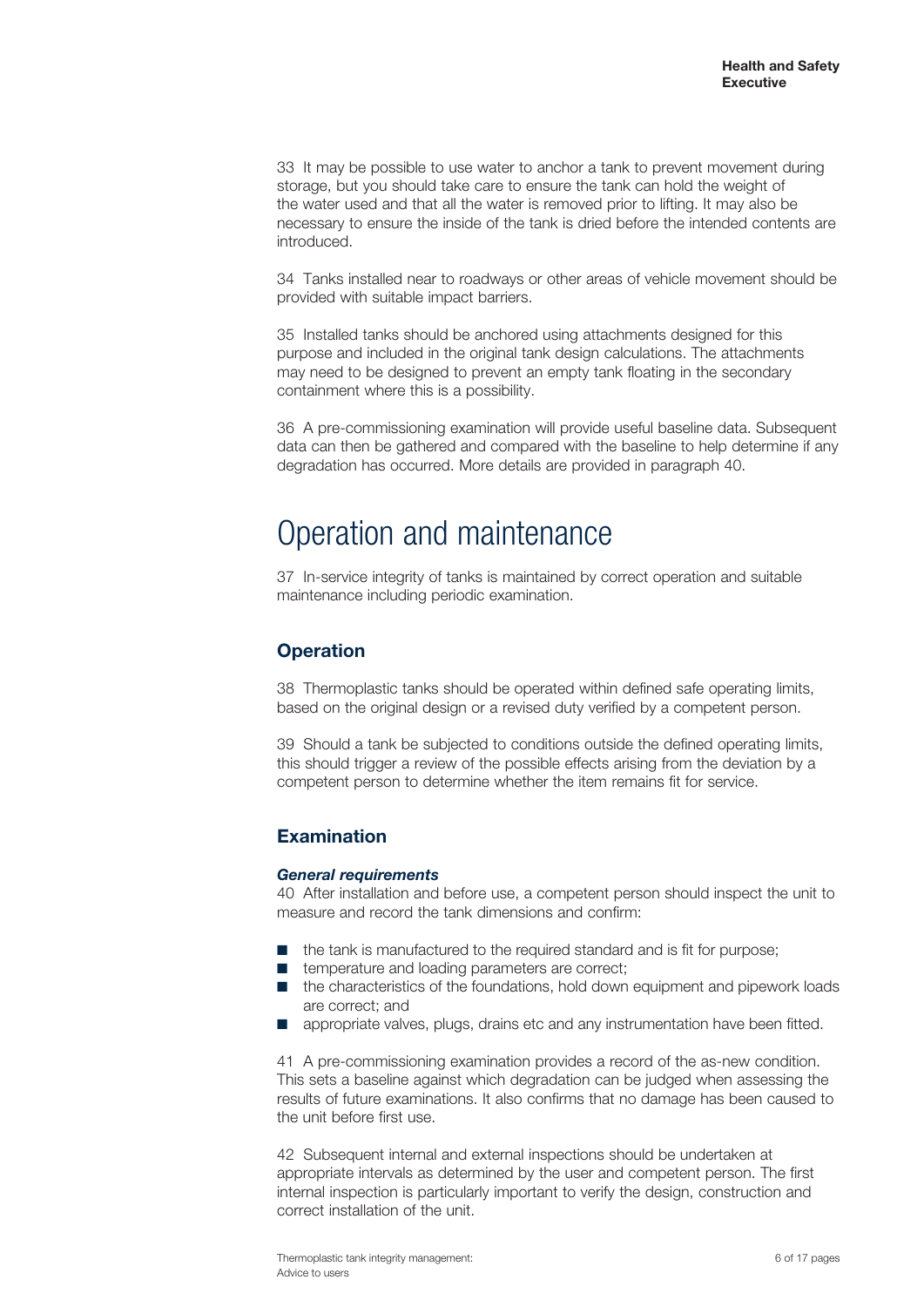43 The scope, nature and frequency of inspections should be informed by a range of factors, which include the design and construction standards, operational experience, experience with similar tanks and contents elsewhere, foreseeable modes of failure, and the consequences of failure. Inspection requirements should be documented in a scheme of examination.

44 All internal and external examinations should be recorded and the competent person should issue an examination report indicating fitness-for-purpose for continued used until the date of the next examination (which should be stated) or alternatively indicating remedial work necessary for continued use.

45 Following an accident, an impact, an excursion beyond allowable operating limits or a change of operating conditions it will usually be necessary to subject the unit to a further examination outside the normal periodic examination schedule to verify ongoing integrity.

46 Routine (eg daily, weekly, monthly) visual external checks of thermoplastic tanks and their secondary containment area represent good practice. Check records should be kept at least on a monthly basis. Such checks may be carried out by operating staff trained to identify early indicators of integrity problems. Routine checks enable prompt corrective action to be taken in the event that a weep or leak is identified.

47 The secondary containment around the tanks should be inspected to make sure that it has not collected rainwater that would reduce the secondary containment capacity in the event of a spillage. The secondary containment should also be examined for any product leakage. Where it is not possible to visually inspect for liquid levels in the secondary containment, provision should be made for monitoring liquid levels, checked on at least a weekly basis.

48 Thermoplastic tanks should have a finite design life stated when new which will identify the time at which an 'extension of life' inspection and assessment should be carried out by a competent person, or the tank taken out of service.

49 Where the design life of a tank currently in service is unknown, a technical assessment should be made by a competent person to determine a residual design life to inform the inspection regime.

50 If it is concluded that the tank may remain in service beyond the original design life, the competent person should review and update the inspection regime, taking account of all relevant factors including any potential age-related degradation mechanisms.

51 Records of the initial specification, including the intended contents, the manufacturer's design documentation and calculations, records of initial (installed but before use) and subsequent examinations, both internal/major examinations and the more frequent external examinations, should be maintained for each tank.

#### *External examination*

52 External examination requirements should be specified in the documented scheme. Where tanks are located outside, external examinations are best undertaken in dry weather to aid detection of weeps or leaks. The tank inspector should decide whether the external examination is sufficient or if further examination, including internal examination, is necessary to ensure the continued safe operation of the tank.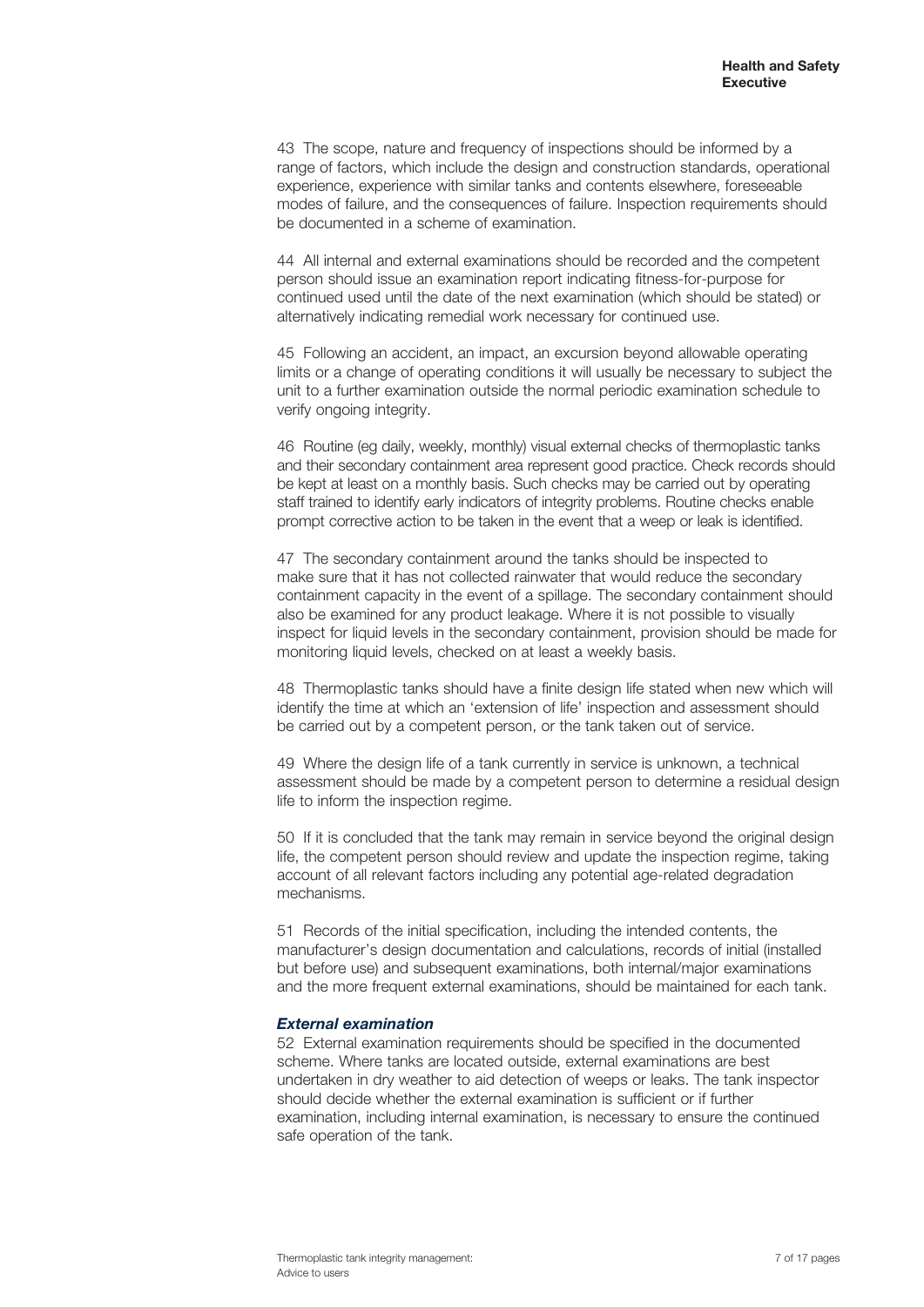53 Signs of degradation that can be detected during a visual external examination include the following:

- bulges:
- discolouration:
- crazes;
- crack-like defects:
- leaning/loss of verticality:
- local wetting of external surfaces; and
- erosion/corrosion of supporting structures and plinths.
- 54 Inspection should pay particular attention to the following areas:
- area where the tank shell and tank base meet:
- branch and manway attachments; and
- supporting structures of piping and valves.

55 If signs of degradation are noted during routine checks, a competent person should assess the item for continued fitness for service. If the tank is found leaking in service then corrective action should be taken immediately to avoid harm to persons or risk to the environment, and the cause should be investigated by a competent person.

56 Tank inspection regimes should include external examination by a competent person at suitable intervals. An initial external examination by a competent person should take place after a period in service not exceeding one year to inform the ongoing inspection regime where:

- the user has no previous experience of a similar duty tank;
- it is judged that failure could result in a hazardous situation; and
- failure at less than one year has been reported.

57 The competent person's inspection should extend to any vents and overflows and to the foundations and holding down arrangements.

#### *Internal examination*

58 Internal examinations should be undertaken by a competent person at appropriate intervals, as determined by the owner and competent person, taking account of inspection history and operational experience. Technical justifications influenced by experience of the same specification tanks in comparable service elsewhere need to be carefully considered to ensure conclusions are soundly based.

59 When making internal examinations of tanks great care should be taken to work safely. Entry into confined spaces should be carefully planned and supervised and should be subject to a strict procedure. Precautions set out in guidance safe work in confined spaces<sup>12</sup> should be rigorously followed. Reference should also be made to guidance on permit-to-work systems, as well as *Safe use of lifting equipment*<sup>11</sup> <sup>9</sup> and *Safe use of work equipment*.

60 Take care during internal examinations to avoid damage to the tank. A means of access should be provided which does not impose unacceptable loadings on the tank or connections. All activity within the tank, eg personnel, use of scaffold, tools etc) should be carefully controlled and performed to prevent danger to personnel or damage to equipment.

61 Where non-destructive examination (NDE) techniques are used to find any defects in the tanks such as cracking, care should be exercised to ensure that any fluids used in these techniques are compatible with the tank material and do not cause deterioration after use. They must also be compatible with the tank contents.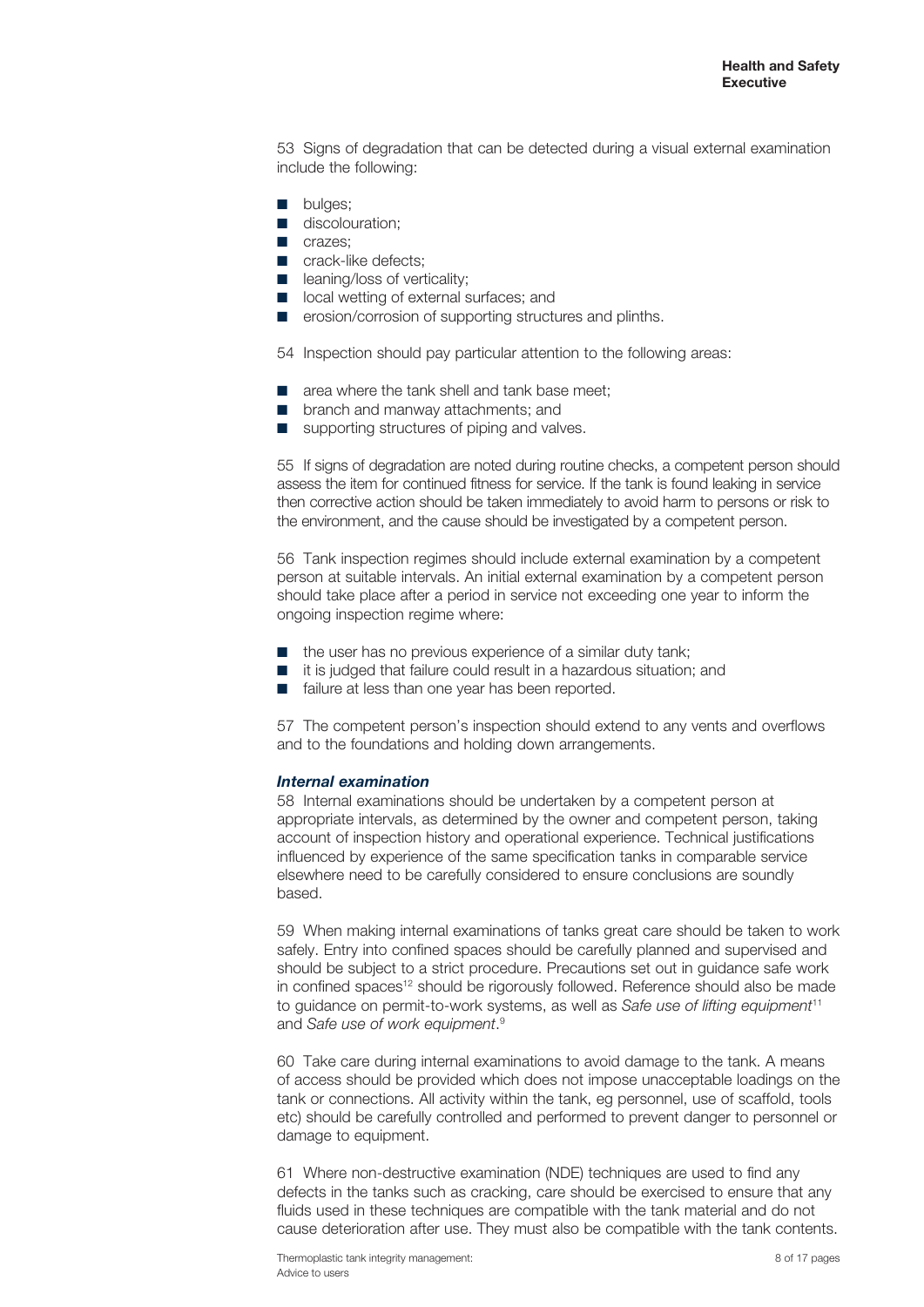62 The examination report should indicate continued fitness for purpose of the vessel or tank until the next examination date, which should be stated or alternatively indicate any remedial work necessary for continued safe use. A record of the examination findings should be kept for comparison with future findings.

#### *High-consequence equipment*

63 Dutyholders operating tanks subject to COMAH 1999 Regulations are required to take all measures necessary to avoid a major accident. This includes adopting good practice using an inspection regime based on a documented scheme of examination. The scheme will specify internal and external examination requirements and will establish the nature, scope and frequency of the examination requirements, including inspection techniques to be used.

64 For new tanks, an outline scheme of examination should be provided by the manufacturer with further details drawn up between the owner and competent person, as appropriate.

65 Items should not be operated beyond their next inspection due date without further inspection in accordance with the scheme of examination, or formal documented deferral by the competent person. Inspection records should be kept for comparison with future inspection findings in order to monitor equipment condition over time.

66 For tanks on hazardous duties it is good practice to undertake an annual external examination carried out by a trained and competent person.

67 All inspections should be recorded and the competent person should issue an examination report indicating continued fitness-for-purpose until the date of next examination (which should be stated) or alternatively indicating remedial work necessary before continued safe use. Inspection results should be compared with previous results to enable identification and monitoring of any active degradation mechanisms.

68 The frequency of routine visual external checks to monitor for early warning signs of degradation and associated recording requirements will need to be determined on a case-by-case basis for items with high failure consequences. As a minimum, monthly routine checks should be carried out with results recorded in line with general good practice.

#### *Inspection techniques*

69 Inspection techniques may vary for different tanks and should take account of the contents, operating conditions, materials of construction, design code, and foreseeable failure modes. Visual examination may need to be supplemented by other non-destructive examination (NDE) techniques.

70 NDE methods are not as fully developed for thermoplastic materials as for steel but appropriate methods may assist when performed by suitably qualified and experienced personnel. You should ensure that NDE operatives are suitably qualified, use properly calibrated equipment and follow an appropriate written procedure.

#### *Repairs and modifications*

71 Repairs or modifications affecting the integrity of the tank should be carefully considered and the procedures to be followed agreed by the user and competent person. The work should comply with the requirements of relevant design standards. On completion the competent person should certify the tank as fit-for-purpose for continued use within specified safe operating conditions. The implications of the repair or modification for the future scheme of examination should also be considered.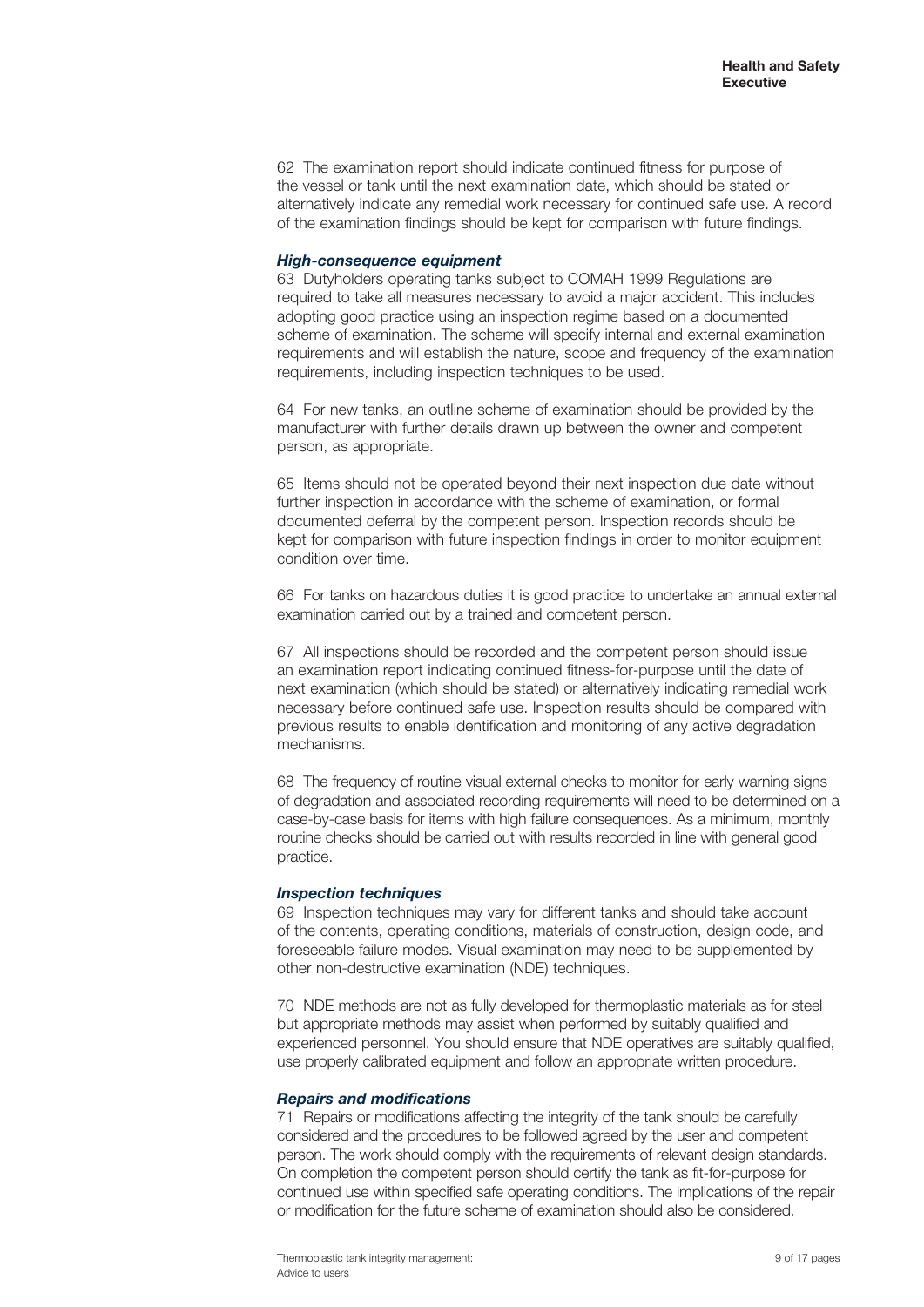72 Full documentation of all repairs and modifications should be retained with the records for the tank, including full technical details of the materials, techniques, drawings, test certificates, and details of the person who approved the repair/ modification method.

# Change of use/second-hand tanks

### **Change of use**

73 During the life of a tank the user may wish to hold substances outside the original specified duty.

74 Any change of use should be properly managed. You should consider factors such as the compatibility of any new substance, or a new concentration of an existing substance, with the thermoplastic material. Calculations may be needed to verify the fill level, making allowance for any increase in the weight of the contents.

75 Thermoplastic material is permeable to some degree to most liquids, gases and vapours. This may present compatibility problems if the tank is considered for a change of use. Permeation/diffusion of the original stored content into the thermoplastic polymer matrix could adversely affect the chemical resistance of the thermoplastic tank to the new content and lead to cross-contamination. It could also cause degradation and early failure of the tank. The manufacturer's literature should be checked and/or the designer or manufacturer contacted to ensure suitability for the new substance.

76 Any departure from the original design conditions must be preceded by an examination by a competent person. The competent person must confirm with the manufacturer and operator that the tank is safe to use under the new conditions.

### **Second-hand tanks**

77 Users who intend to purchase second-hand thermoplastic tanks should satisfy themselves that the proposed tank has been constructed to a suitable standard and is suitable for the proposed new duty.

78 Certificates issued in accordance with the requirements of the relevant standard, design data supplied by the original equipment manufacturer and a full history confirming the operational duty through the life of the tank will normally be needed in order to assess the suitability of the tank, in principle, for a new duty.

79 Where documentation is not available to verify the suitability (in principle) of a tank for the intended duty, under no circumstances should such a tank be used on a potentially hazardous duty.

80 Thermoplastic tanks do not have sufficient strength to cope with duties involving pressure or vacuum conditions and should not be considered for such applications.

81 Second-hand tanks should, in all cases, be examined internally and externally by a competent person to verify fitness for service. The competent person will normally require details of the original specification and duty, operational history including any previous change of use and, for tanks currently out of service, details of storage conditions.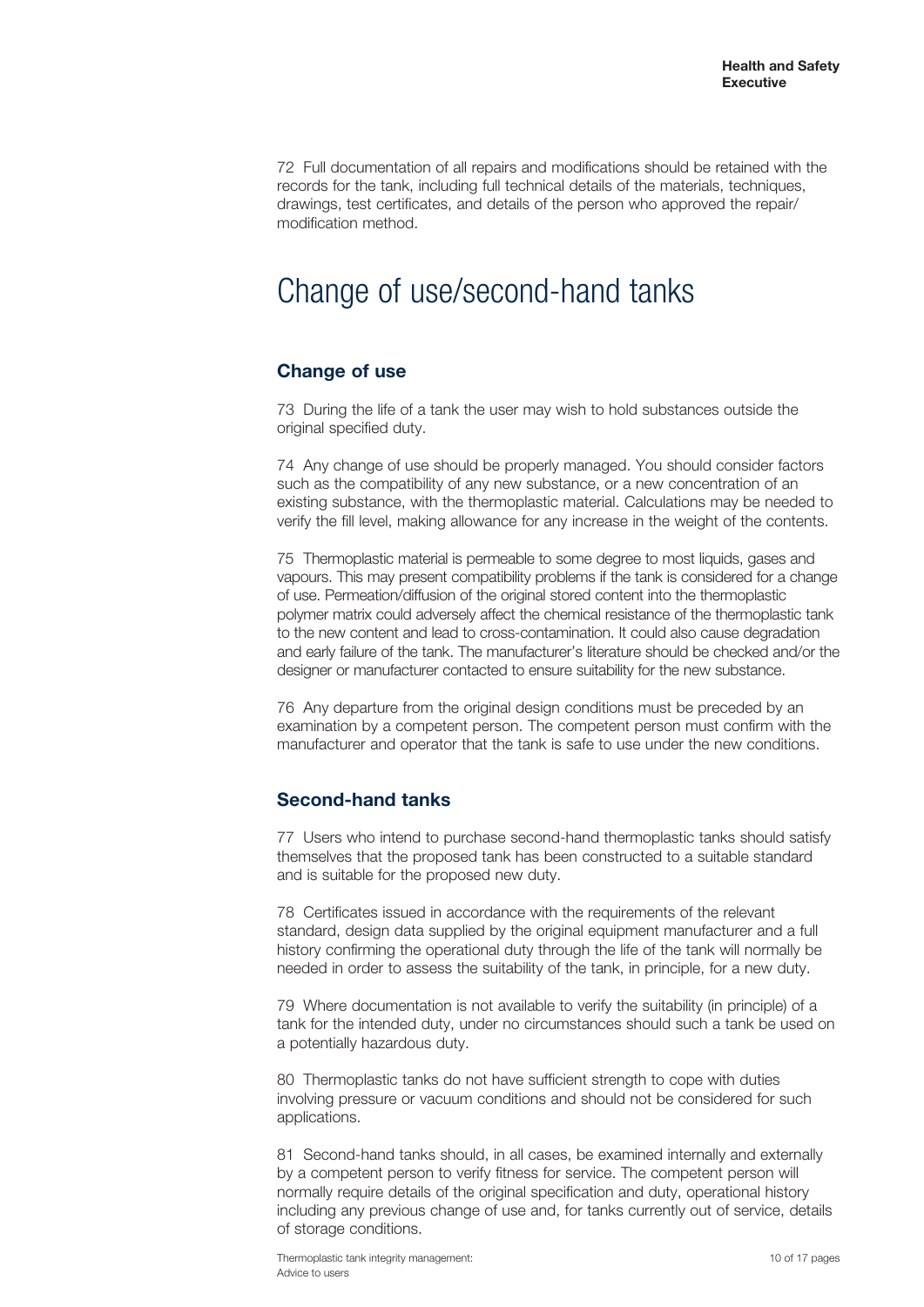82 The tank should be subjected to the good practice set out in this document, including suitable examination and a hydro test after installation and before use in accordance with the relevant standard.

83 Users who wish to purchase second-hand tanks (or relocate and reuse existing tanks) should satisfy themselves that the consequences of failure are taken into account when deciding whether to use such items. The dutyholder must ensure that measures are taken to manage the risk of failure, in order to prevent harm to persons or the environment. This would include verification of fitness-for-purpose in principle, based on design data, equipment history, compatibility assessment etc, and having suitable measures in place to ensure that the consequences are suitably mitigated in the event of a catastrophic failure.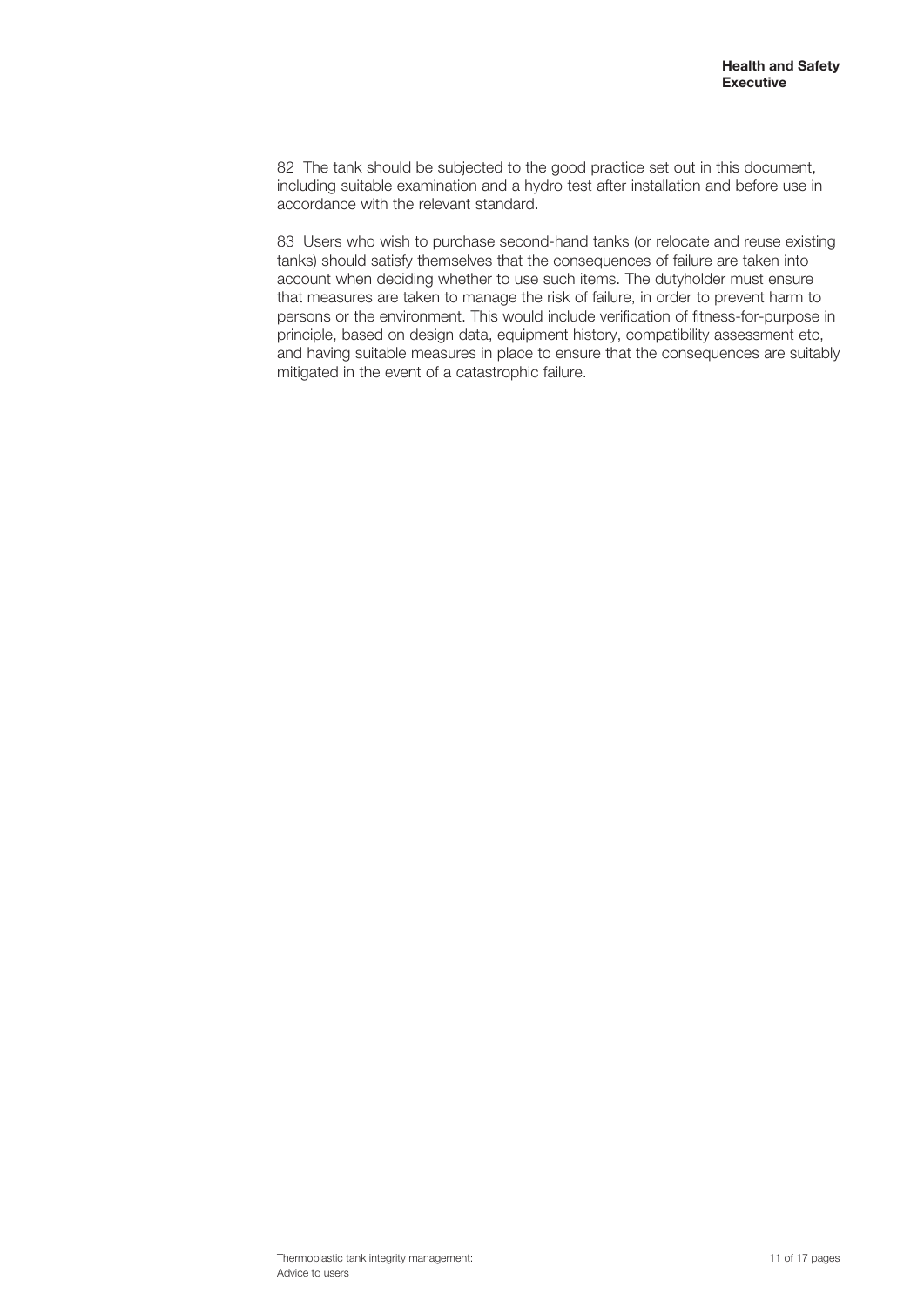# Appendix 1: Checklist of information exchange between purchaser and manufacturer

Extract from BS EN 12573-1:2000, Section 4 'Design requirements' and subsection 4.1 'General' – The manufacturer shall determine from the purchaser all factors relevant to the design of the tank. A recommended enquiry form for this purpose is given in Annex A.

### **Annex A (informative)**

Questionnaire on conditions of service for a welded, static, non-pressurised, thermoplastic tank.

**This is a proposed questionnaire on conditions of service for a welded, static, non-pressurised, thermoplastic tank which should be completed by either the fabricator, the end user or other competent persons.** 

#### **\*Please tick boxes where appropriate and give specific numbers where requested.**

| 1  |                                                                                                                     | Type of construction and dimensions*                             |  |
|----|---------------------------------------------------------------------------------------------------------------------|------------------------------------------------------------------|--|
|    | a)                                                                                                                  | Circular                                                         |  |
|    | b)                                                                                                                  | Rectangular                                                      |  |
|    | $\circ$ )                                                                                                           | Limiting dimensions                                              |  |
|    | d)                                                                                                                  |                                                                  |  |
| 2  |                                                                                                                     | Service/operating conditions*                                    |  |
|    | a)                                                                                                                  | Agreed category of tank                                          |  |
|    | b)                                                                                                                  | Calculated design life of tank (ten years minimum)               |  |
|    |                                                                                                                     | Ten years<br>25 years<br>Intermediate time (please state)        |  |
|    | Range of ambient temperature to be experienced during initial proposed<br>$\circ$ )<br>service (please state)  (°C) |                                                                  |  |
| d) |                                                                                                                     |                                                                  |  |
|    | e)                                                                                                                  | Temperature profile expected during working cycle  (°C and time) |  |
|    | f)                                                                                                                  | State if tank will be installed                                  |  |
|    |                                                                                                                     | Internal<br>External                                             |  |
|    | g)                                                                                                                  | Pressure or vacuum conditions                                    |  |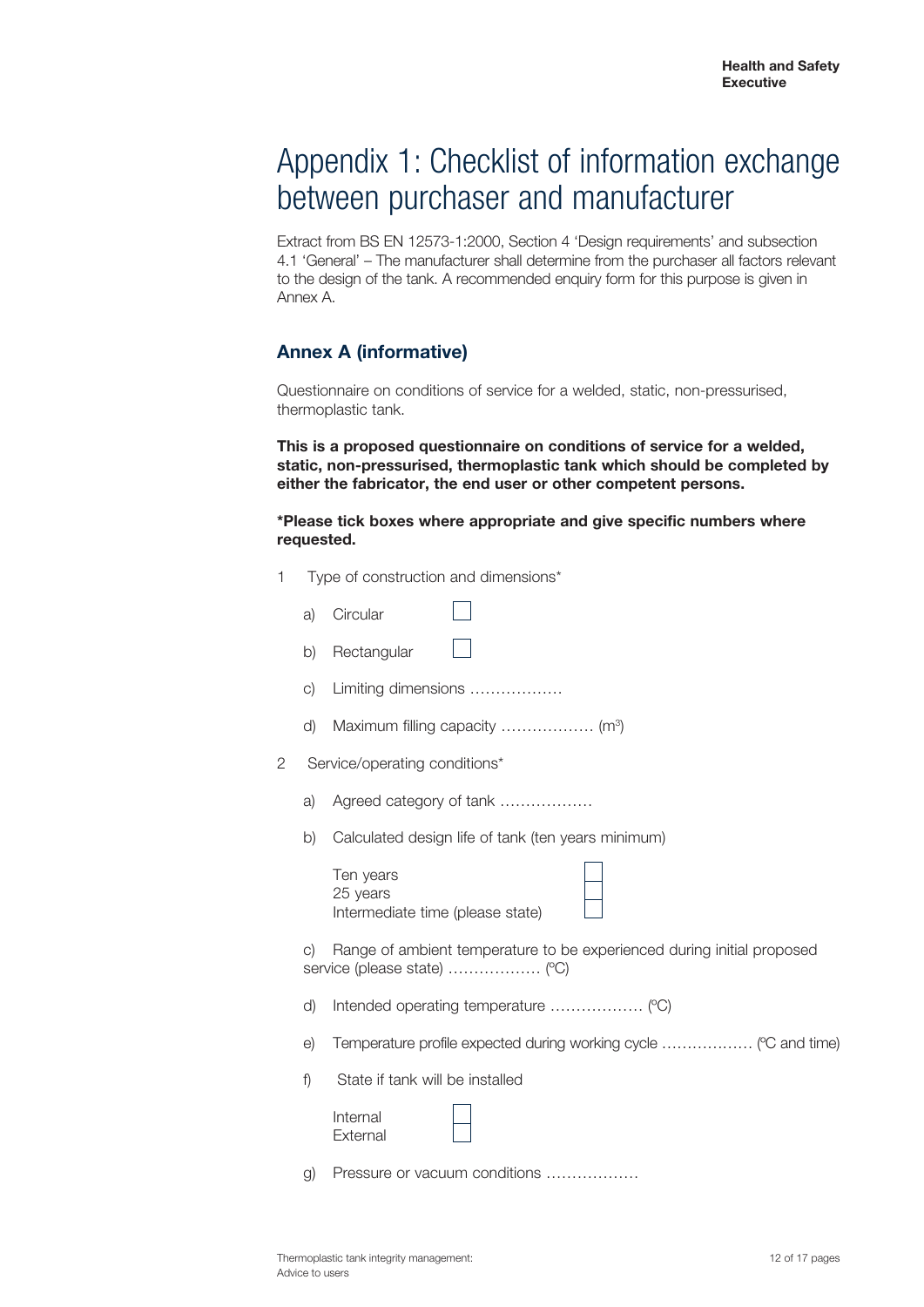- 3 Proposed content\*
	- a) Density .................. (kj/m<sup>3</sup>)
	- b) Detail constituents by completing the table below

| <b>No</b> | <b>Material/ingredient</b><br>concentration (%) | Proportion of total (%) |
|-----------|-------------------------------------------------|-------------------------|
|           |                                                 |                         |
|           |                                                 |                         |
|           |                                                 |                         |
|           |                                                 |                         |

c) List of solvents expected

………………………………..……..................…………………….................…….

d) List of detergents expected

4 Additional equipment

Give details of any additional items which will be used in conjunction with the tank, eg agitators, hoppers, air agitators, seal pots, fume scrubbers.

………………………………..……..................…………………….................…….

………………………......................................………….………………………………. ………………………......................................………….……………………………….

………………………......................................………….……………………………….

Note 1: The required design life of a tank is the period of time which is used in the determination of the tank dimensions (eg wall thickness) and allowable stresses. It is not the period of warranty. Any warranty needs to be agreed between the customer and the tank fabricator.

Note 2: If the nature of the intended contents of the tanks changes, then it is recommended that the user seeks advice from the manufacturer or other appropriate authorities.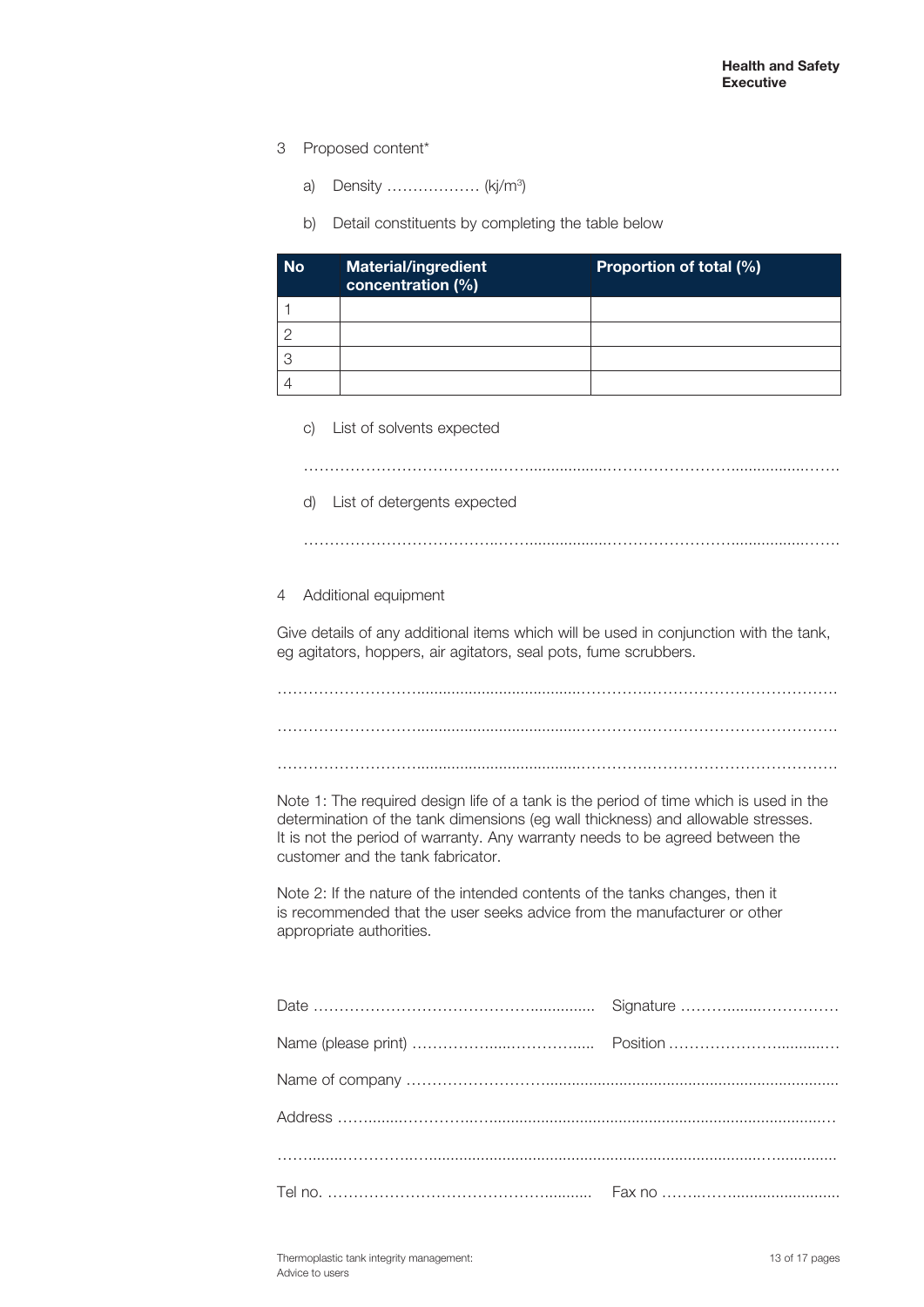# References

1 BS EN 13575:2004 *Thermoplastic tanks made from blow or rotationally moulded polyethylene. Tanks for the above ground storage of chemicals. Requirements and test methods* British Standards Institution

2 BS EN 12573-1:2000 *Welded static non-pressurised thermoplastic tanks. Part 1 General principles* British Standards Institution

3 BS EN 12573-2:2000 *Welded static non-pressurised thermoplastic tanks. Part 2 Calculation of vertical cylindrical tanks* British Standards Institution

4 BS EN 12573-3: 2000 *Welded static non-pressurised thermoplastic tanks. Part 3 Design and calculation for single skin rectangular tanks* British Standards Institution

5 BS EN 12573-4:2000 *Welded static non-pressurised thermoplastic tanks. Part 4 Design and calculation of flanged joints* British Standards Institution

6 BS EN 1778:2000 *Characteristic values for welded thermoplastics constructions. Determination of allowable stresses and moduli for design of thermoplastics equipment* British Standards Institution

7 BS EN 13341:2005 *Thermoplastics static tanks for above ground storage of domestic heating oils, kerosene and diesel fuels. Blow moulded polyethylene, rotationally moulded polyethylene and polyamide 6 by anionic polymerisation tanks. Requirements and test methods* British Standards Institution

8 BS EN 13067:2003 *Plastics welding personnel. Qualification testing of welders. Thermoplastics welded assemblies* British Standards Institution

9 *Safe use of work equipment. Provision and Use of Work Equipment Regulations 1998. Approved Code of Practice and guidance* L22 (Third edition) HSE Books 2008 ISBN 978 0 7176 6295 1

10 *Storage of dangerous substances. Dangerous Substances and Explosive Atmospheres Regulations 2002. Approved Code of Practice and guidance* L135 HSE Books 2003 ISBN 978 0 7176 2200 9

11 *Safe use of lifting equipment. Lifting Operations and Lifting Equipment Regulations 1998. Approved Code of Practice and guidance* L113 HSE Books 1998 ISBN 978 0 7176 1628 2

12 *Safe work in confined spaces. Confined Spaces Regulations 1997. Approved Code of Practice, Regulations and guidance* L101 HSE Books 2009 ISBN 978 0 7176 6233 3

# Further reading

*Management of health and safety at work. Management of Health and Safety at Work Regulations 1999. Approved Code of Practice and guidance* L21 (Second edition) HSE Books 2000 ISBN 978 0 7176 2488 1

*A guide to the Control of Major Accident Hazards Regulations 1999 (as amended). Guidance on Regulations* L111 HSE Books 2006 ISBN 978 0 7176 6175 6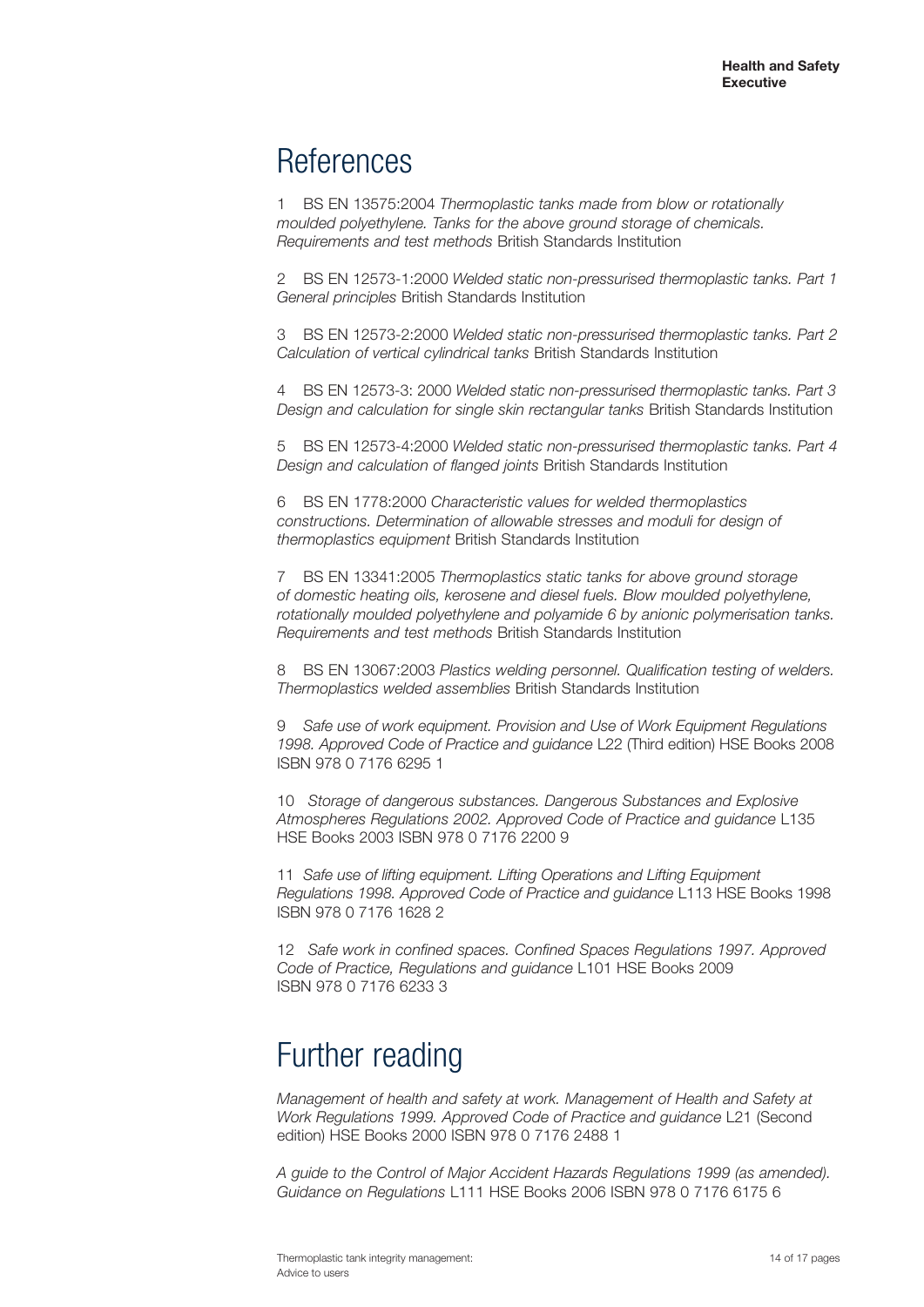*Design of plant, equipment and workplaces. Dangerous Substances and Explosive Atmospheres Regulations 2002. Approved Code of Practice and guidance* L134 HSE Books 2003 ISBN 978 0 7176 2199 6

*Managing health and safety in construction. Construction (Design and Management) Regulations 2007. Approved Code of Practice* L144 HSE Books 2007 ISBN 978 0 7176 6223 4

*Leadership for the major hazard industries* Leaflet INDG277(rev1) HSE Books 2004 (single copy free or priced packs of 15 ISBN 978 0 7176 2905 3) www.hse.gov.uk/ pubns/indg277.pdf

### **Other useful information**

DER 16 Five-year inspection of plastic tanks. New York State Department of Environmental Conservation. Issued September 11 2007.

C598 CIRIA Chemical storage tank systems- good practice. Guidance on design, manufacture, installation, operation, inspection and maintenance.

Institute of petroleum IP13 Pipeline examination

APD Code of Practice HSNOCOP 4-2

Non-metallic storage tanks manufactured prior to 2007. Guidance for operators. CBA/SaFed.

You can get more information at www.hse.gov.uk/comah.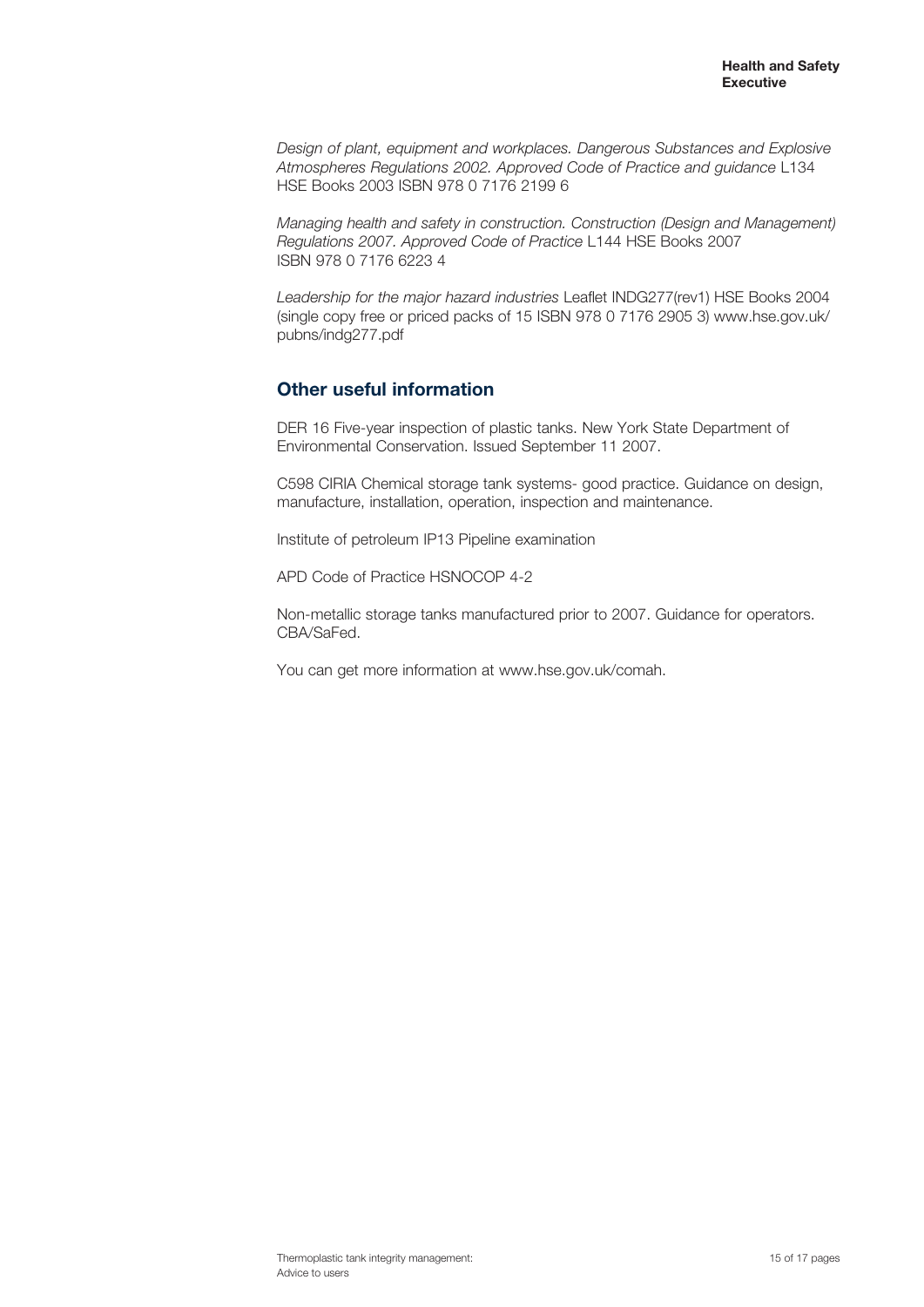# **Glossary**

Common terms used in this document are as follows.

| Thermoplastic                | Plastic that can be repeatedly softened by heating<br>and hardened by cooling through a temperature range<br>characteristic of the plastic and, in the softened state, of<br>being shaped by moulding, extruding or forming.             |
|------------------------------|------------------------------------------------------------------------------------------------------------------------------------------------------------------------------------------------------------------------------------------|
| Tank                         | A container for the storage of liquids subject only to its<br>own hydrostatic head and freely vented to atmosphere.                                                                                                                      |
| Pipework                     | Pipe fittings up to the first isolation valve.                                                                                                                                                                                           |
| <b>Competent person</b>      | A person with enough theoretical and practical<br>knowledge and actual experience of inspection, for<br>example, to detect defects or weaknesses and to<br>assess their importance in relation to the design of a<br>thermoplastic tank. |
| Approved/<br>authorised body | A body or association that checks that the design,<br>materials and construction comply with the standard.                                                                                                                               |